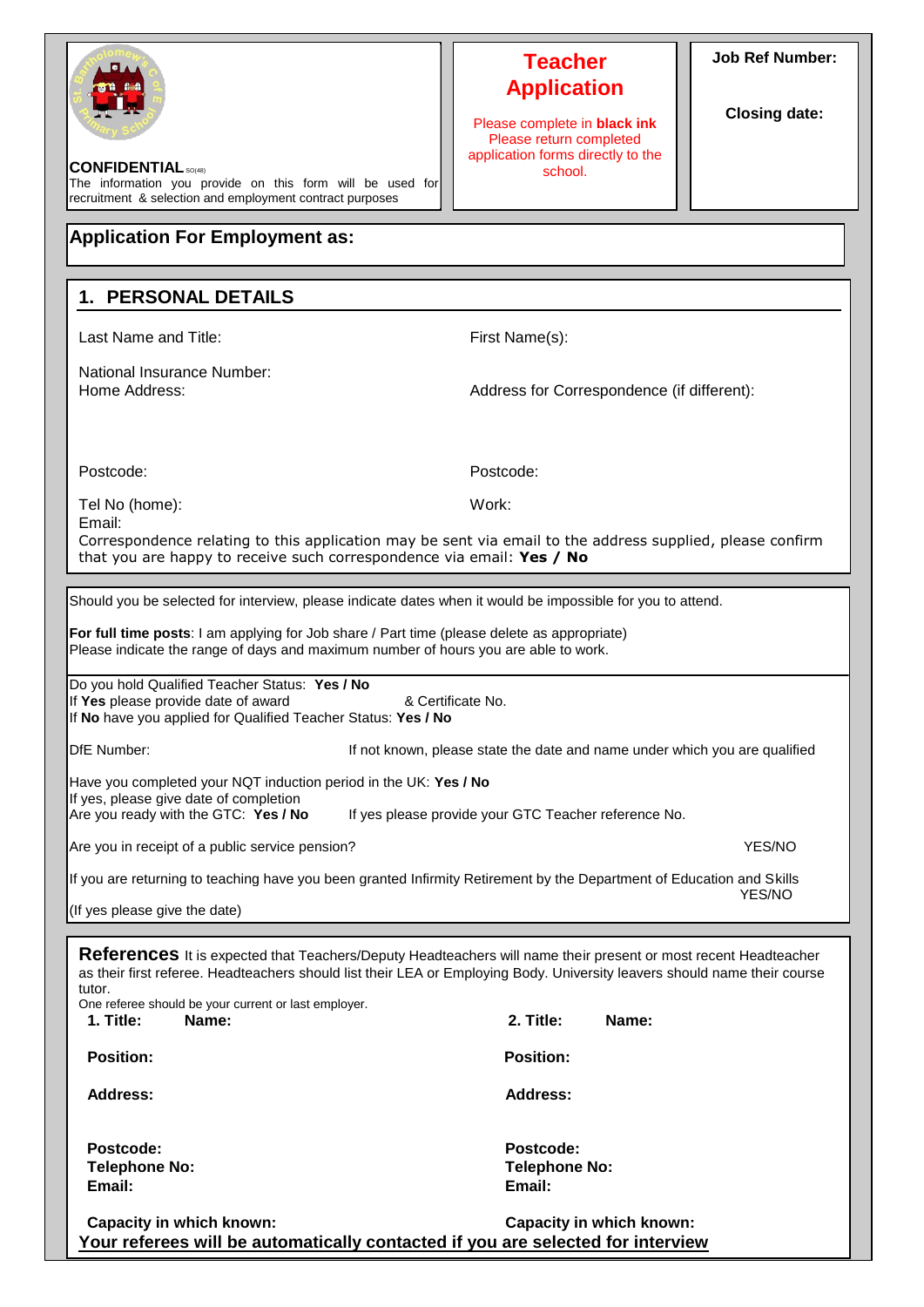# **2. SECONDARY, FURTHER AND HIGHER EDUCATION**

(month and Year)<br>From To

Date School, College, University Examinations taken or being taken or Full or Exam Result<br>
nonth and Year) or Educational Establishment any other qualifications obtained Part Time & Grade any other qualifications obtained Part Time & Grade<br>(with dates)

# Course Title Title The Provider The Dates and Duration | Course completed (Yes/No) Awards (if any) **3. CONTINUING PROFESSIONAL DEVELOPMENT/TRAINING (appropriate to the job)**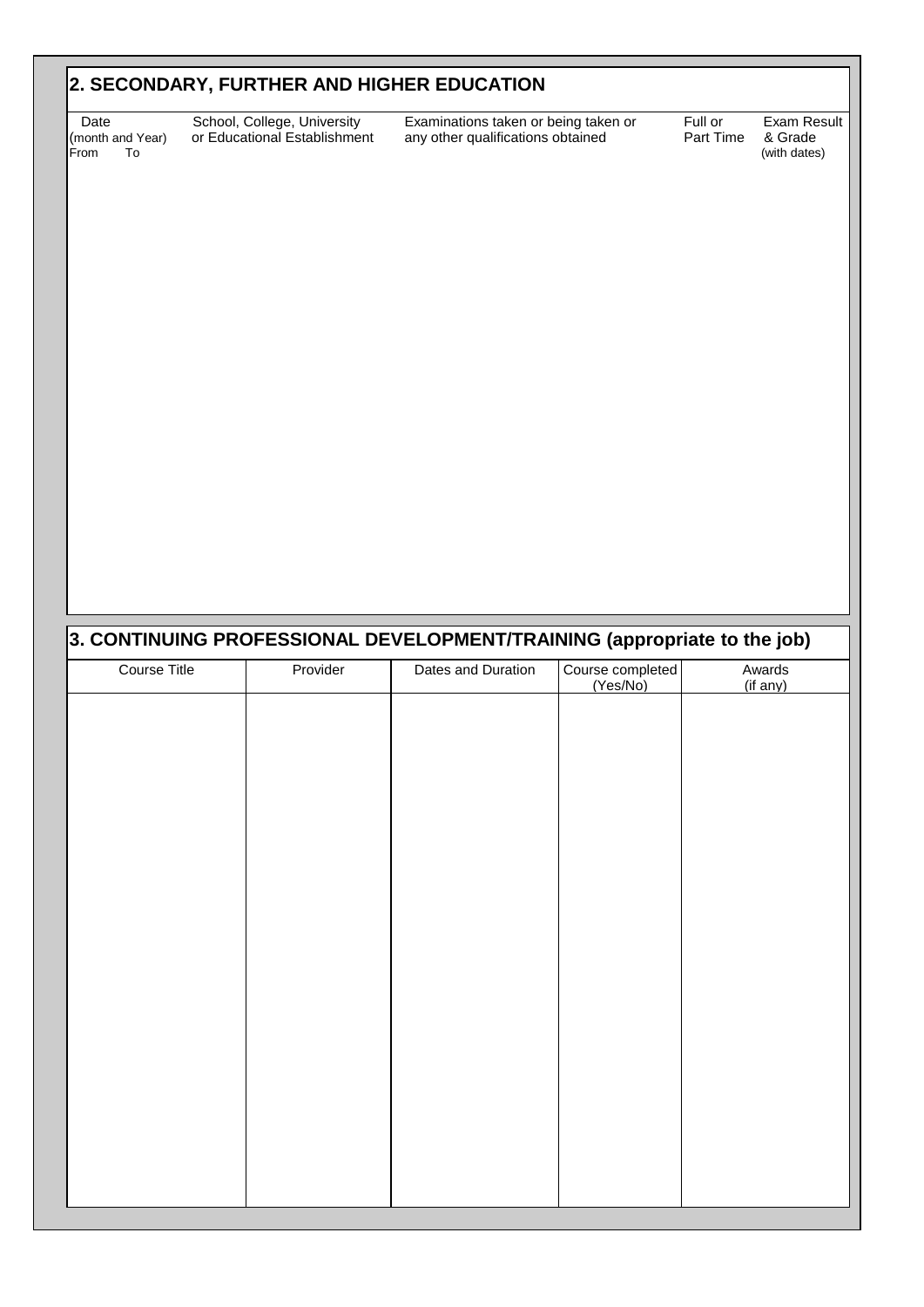| <b>4. EXPERIENCE</b>                               |                                                                         |                                   |              |            |                                 |
|----------------------------------------------------|-------------------------------------------------------------------------|-----------------------------------|--------------|------------|---------------------------------|
| Present Post (or most Recent)                      |                                                                         | <b>Employing Authority</b>        |              |            | Date of Appointment             |
| Post Held                                          |                                                                         | Grade/<br>Allowances              |              | Salary     |                                 |
| Previous Teaching Appointments listed in sequence. | Please include your Teaching Practice(if this is your first appointment |                                   |              |            | Period of Service<br>From<br>To |
| Name of School/Unit/<br>College and LEA            | Full or<br>Part Time                                                    | <b>Title of Post</b><br>And Grade | Age<br>Range | <b>NOR</b> |                                 |
|                                                    |                                                                         |                                   |              |            |                                 |
|                                                    |                                                                         |                                   |              |            |                                 |
|                                                    |                                                                         |                                   |              |            |                                 |
|                                                    |                                                                         |                                   |              |            |                                 |
|                                                    |                                                                         |                                   |              |            |                                 |
|                                                    |                                                                         |                                   |              |            |                                 |
|                                                    |                                                                         |                                   |              |            |                                 |
|                                                    |                                                                         |                                   |              |            |                                 |
|                                                    |                                                                         |                                   |              |            |                                 |
|                                                    |                                                                         |                                   |              |            |                                 |
|                                                    |                                                                         |                                   |              |            |                                 |

# **5. OTHER WORK EXPERIENCE** (please start with most recent)

Please give details in chronological order of any experience/activities which you consider relevant to teaching e.g. commercial experience, raising a family, youth work, voluntary work.

| Details and nature of work/activity | Name of Employer | Period of Service<br>From<br>To | FT/PT |
|-------------------------------------|------------------|---------------------------------|-------|
|                                     |                  |                                 |       |
|                                     |                  |                                 |       |
|                                     |                  |                                 |       |
|                                     |                  |                                 |       |
|                                     |                  |                                 |       |